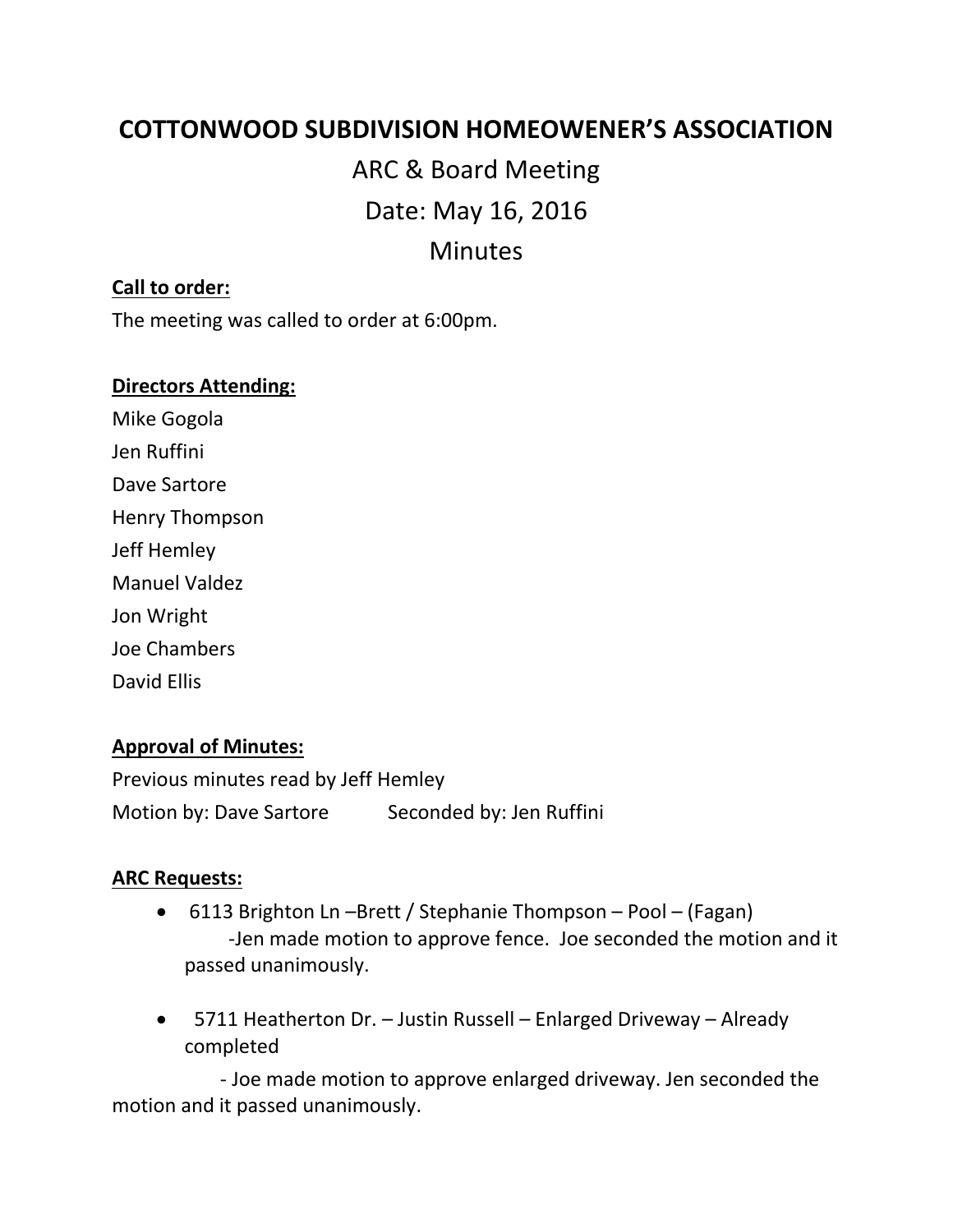### **NEW Business:**

#### **Approval of Board Minutes:**

Minutes read by Mike Gogola Motion by: Jeff Hemley Seconded by: Joe Chambers

- 1. Holding Pond Damage Gulf Power Kevin is still working on this. Steve Rollo – Timberland President will repair the retention pond for us, as soon as the other retention pond is completed.
- 2. Welcome committee- Fred, Jessica Powers. Jen has asked to be removed.
- 3. Front gate extension: Voted to leave it as it is. No extension is to be added.
- 4. Kevin Etheridge Road signs will be replaced, have been ordered, will put them up when they come in.
- 5. Facebook was updated with all board members
- 6. Naomi volunteered to help with the Quarterly Newsletter [\(naomi4444@yahoo.com\)](mailto:naomi4444@yahoo.com)
- 7. Fine Committee Fred and Mauricio; David spoke and stated that another member needs to be added. Mauricio may be moving, so possibly would need two new members.
- 8. Front vinyl fence is still in process of being repaired (Checking with Kevin E.)
- 9. Get in contact with our front lawn care company to see what they are responsible for at front gates.
- 10. Was brought to our attention (Joe) that we might have a broken sprinkler. Coming out of the subdivision on left side there is a large pool of water every morning the sprinklers run.